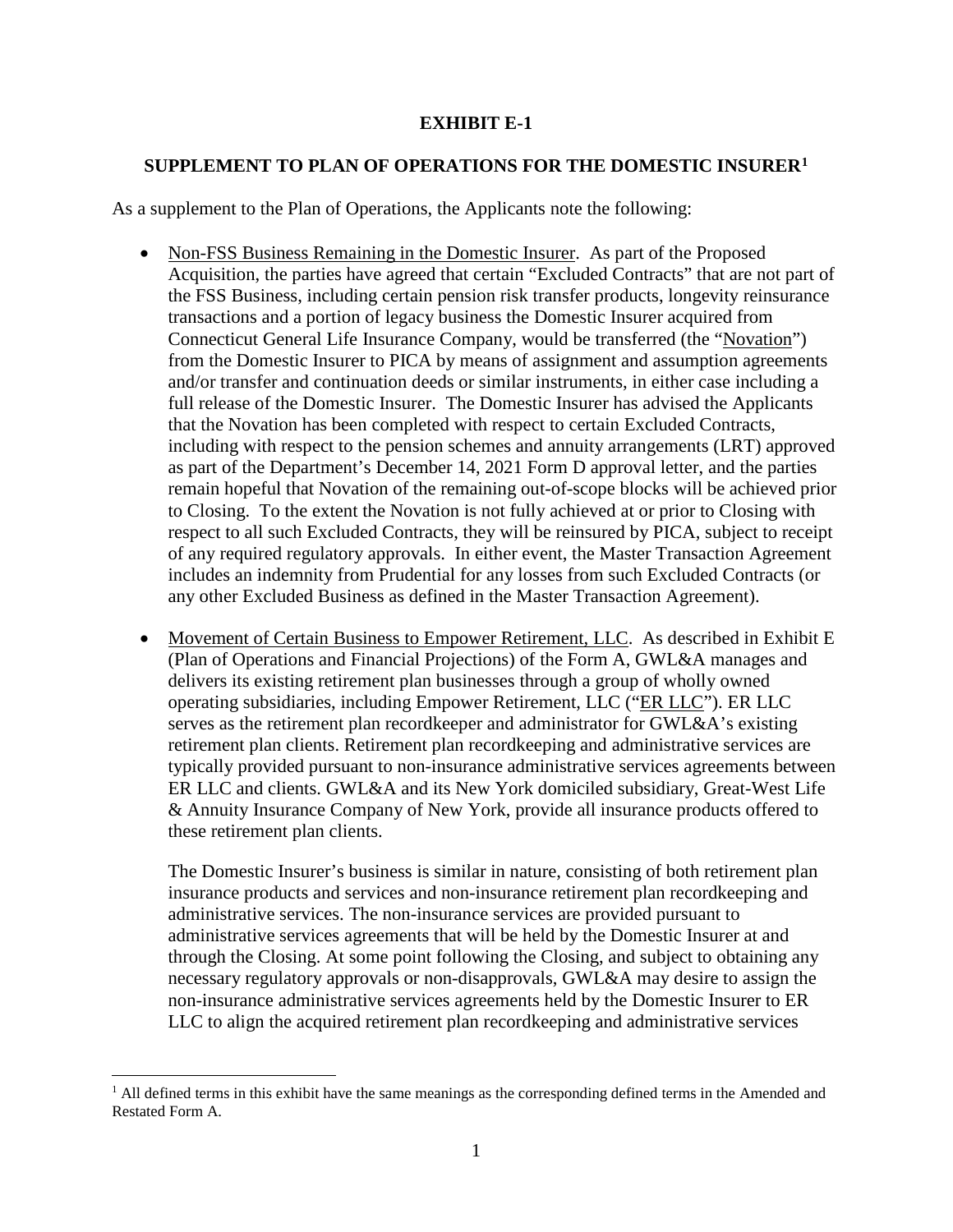business with GWL&A's operating model for its existing business, under which ER LLC directly provides retirement plan recordkeeping and administrative services to clients.

GWL&A is in the process of analyzing the potential impacts on the Domestic Insurer's existing customers and the operation of the business of transferring these non-insurance administrative service agreements to ER LLC. In order to minimize impacts on customers and operations, GWL&A currently anticipates that these contracts would not be transferred out of the Domestic Insurer prior to the completion of the integration of the business acquired through the Proposed Acquisition, which is anticipated to be completed no earlier than late 2023 and is more likely to be completed in early or mid-2024.

As was also discussed in Exhibit E (Plan of Operations and Financial Projections) of the Form A, ER LLC serves as the shared services provider to GWL&A and its subsidiaries and as the employer for substantially all of the enterprise's employees, including the employees who will be joining the enterprise from Prudential in connection with the Proposed Acquisition. As such, during the period prior to the transfer of the noninsurance administrative services agreement from the Domestic Insurer to ER LLC, ER LLC will provide employees, services and facilities to the Domestic Insurer pursuant to an intercompany Shared Service and Cost Sharing Agreement (the "Shared Services Agreement") to allow the Domestic Insurer to operate and provide retirement plan recordkeeping and administrative services to its clients. ER LLC will charge the Domestic Insurer cost-based expenses for such employees, services and facilities determined in accordance with the enterprise's cost allocation methodology. (See the response to Question 9.d below for additional details about the cost allocation methodology.) Upon the transfer of the Domestic Insurer's administrative services agreements to ER LLC, the Domestic Insurer will no longer be charged expenses associated with operating this non-insurance component of its business or retain any other liabilities or obligations associated with non-insurance services, allowing the Domestic Insurer to focus on delivering its suite of insurance products and services.

The fee income earned from the provision of retirement plan recordkeeping and administrative services is included in the Miscellaneous Income set forth in the Domestic Insurer's Pro Forma Statutory Financial Statements filed with the Form A (the "Pro Forma Financials"). In 2024, the Domestic Insurer is projected to earn approximately \$489 million of Miscellaneous Income. Based on GWL&A's due diligence review of the Domestic Insurer's business, GWL&A estimates that roughly \$300 million of that projected Miscellaneous Income consists of retirement plan administration fee income. Based on GWL&A's experience from its own business and prior transactions, GWL&A estimates that expenses associated with the provision of retirement plan recordkeeping and administrative services equal approximately 75% of the fee income earned from providing such services, or approximately \$225 million of the Domestic Insurer's total Other Expenses of \$391 million projected for 2024 in the Pro Forma Financials. The reduction in the Domestic Insurer's Net Income resulting from the removal of retirement plan fee income from Miscellaneous Income and of associated expenses from Other Expenses would be offset through reduced dividends from the Domestic Insurer to GWL&A to ensure that the Domestic Insurer's capital growth rate and surplus are not negatively impacted by the transfer of the non-insurance business to ER LLC. In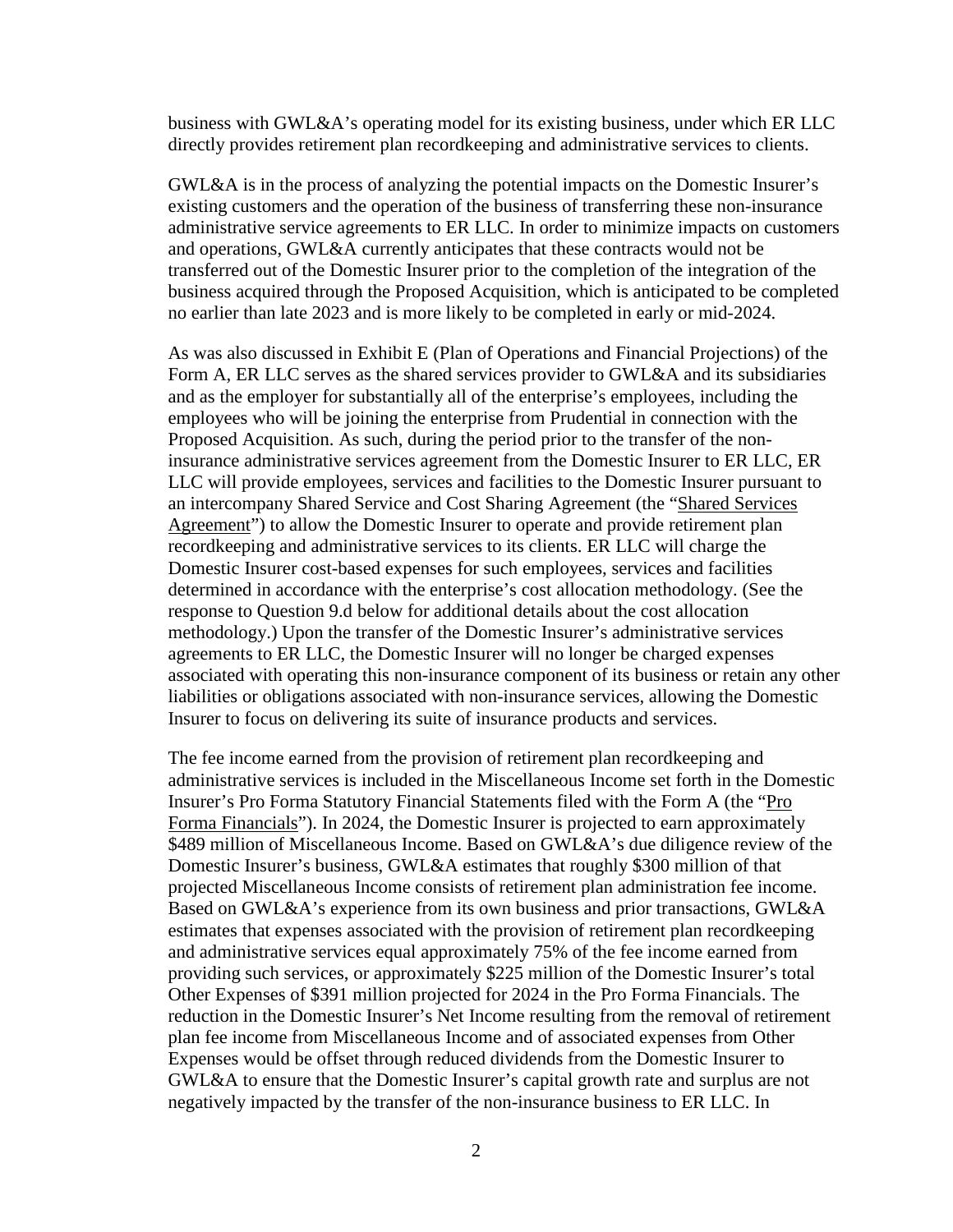addition, no investment assets or capital would be transferred to ER LLC in connection with the transfer of the non-insurance business to ER LLC, and as a result, there would be no immediate or long-term impact on the Domestic Insurer's net assets, surplus or capital position as a result of the transfer.

- Employment Commitment. The Applicants understand and acknowledge that the Department will require an employment commitment letter as part of the approval process. The Applicants look forward to working with the Department to determine the appropriate commitment.
- Quarterly Meetings between the Department and the Domestic Insurer. The Applicants acknowledge that the Department will request quarterly meetings with Domestic Insurer management and representatives from the board as the Department continues to assess the transition process.
- Shared Services Agreement. As described at Exhibit E (Plan of Operations and Financial Projections) of the Form A, GWL&A, Empower Retirement LLC, and other GWL&A subsidiaries provide services to one another pursuant to the Shared Service Agreement. At Closing, and subject to the Department's non-disapproval pursuant to Section 38a-136 of the Connecticut General Statutes, the Domestic Insurer will join the existing Shared Services Agreement or will enter into a similar agreement with GWL&A, ER LLC and certain other GWL&A subsidiaries pursuant to which ER LLC and the other parties thereto would provide services to the Domestic Insurer including accounting, banking, investments, human resources, benefit plan administration, tax, legal, compliance, information technology systems and security, marketing, insurance business services, retirement plan administration and recordkeeping services, and other services as necessary, as well as employees and facilities required by the Domestic Insurer to manage and operate its business.

The Shared Services Agreement requires that all charges for services provided thereunder be based on cost with no profit factor built into the cost and that expenses for shared services be allocated to the recipient of the services in accordance with a method of cost allocation that conforms with SSAP No. 70.

- Investment Strategy. GWL&A has reviewed the current investments of the Domestic Insurer and discussed the Domestic Insurer's investment strategy relative to its liabilities. GWL&A believes that, overall, the Domestic Insurer's investment strategy is closely aligned with GWL&A's Investment Policy and current strategy. GWL&A noted close alignment in current allocations to its core investment categories including public bonds, commercial mortgages and private placements as well as certain types of alternative investments and credit linked obligations. GWL&A noted during its review of the Domestic Insurer's practices that it may increase allocations to certain asset classes but does not believe these differences make GWL&A's strategy materially more risky than the Domestic Insurer's current strategy.
- Due Diligence to Assess Cultural Fit. GWL&A conducted extensive due diligence regarding the FSS Business, of which the Domestic Insurer is an integral component,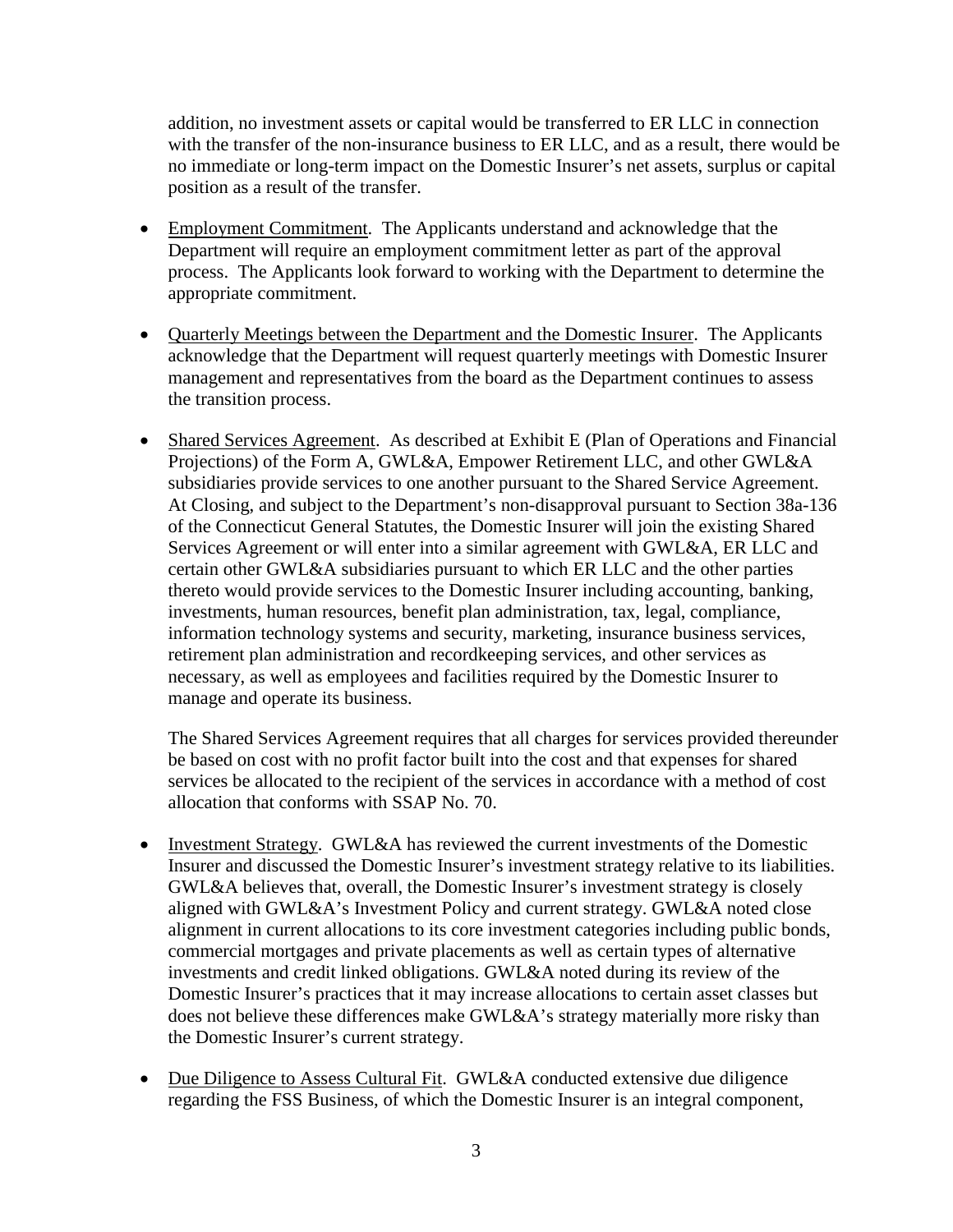both prior to and after signing the Master Transaction Agreement. A primary focus of the due diligence process was assessing Prudential's cultural values and treatment of its clients and employees. The due diligence process began with a review of information provided by Prudential and a number of meetings between GWL&A's and Prudential's senior management and continued through interviews with leaders across the FSS Business and review of additional documentation provided in response to inquiries and requests. GWL&A's management conducted an extensive review of Prudential's employment practices, including stated company values, employee policies, and benefits and compensation practices, and gathered information regarding employee engagement and leadership strength in the FSS Business. GWL&A's management also analyzed the business practices, processes and policies of the FSS Business to determine its alignment with GWLA's existing business.

Throughout the due diligence process and ongoing work towards execution of the transaction, GWL&A's and Prudential's management have worked closely and effectively together, evidencing strong cultural alignment. GWL&A's management has been struck by the similarities to GWL&A's own values and mission statement. In particular, GWL&A is impressed by Prudential's commitment to the following values, all of which are closely aligned with GWL&A's core commitments to its existing customers, employees and business partners: (1) service excellence – a focus on a level of service delivery that produces the highest possible customer satisfaction and retention scores; (2) financial wellness – developing customer experiences that focus on helping individual participants address the challenges they face across their financial lives; (3) continuous improvement – constantly evaluating the operating environment and service model with a focus on "being easy to do business with"; and  $(4)$  "people first" decision making  $- a$ commitment to putting the needs of clients and employees first when making critical decisions regarding the conduct of the business before and after the Closing.

Based on the due diligence process and subsequent close engagement with leaders and employees throughout the Prudential organization and FSS Business, GWL&A's management is confident there is strong alignment of cultural values, client commitments and business processes and practices between the two organizations. In addition, GWL&A has determined that the FSS Business is functionally and operationally very similar to GWL&A's existing business. As a result, GWL&A anticipates that the Proposed Acquisition and integration of the FSS Business will be conducted as seamlessly as is possible in the context of a large-scale business acquisition and will result in positive outcomes for the clients and employees of the FSS Business, as well as for GWL&A's employees, clients and stakeholders.

• Additional Information about the Domestic Insurer's Pro Forma Statutory Income Statement. The material increase in Net Premiums and the related material changes in Surrender Benefits and Other Fund Withdrawals and Net Transfer (to) from Separate Accounts Net of Reinsurance between 2023 and 2024 projected in the Pro Forma Financials are driven primarily by the transition from the "shock loss" period of anticipated business contraction following the Closing in 2022 and 2023 to normalized organic growth in the Domestic Insurer's business and assets under management  $("AUM")$  in 2024 and thereafter. As was discussed in the assumptions provided with the